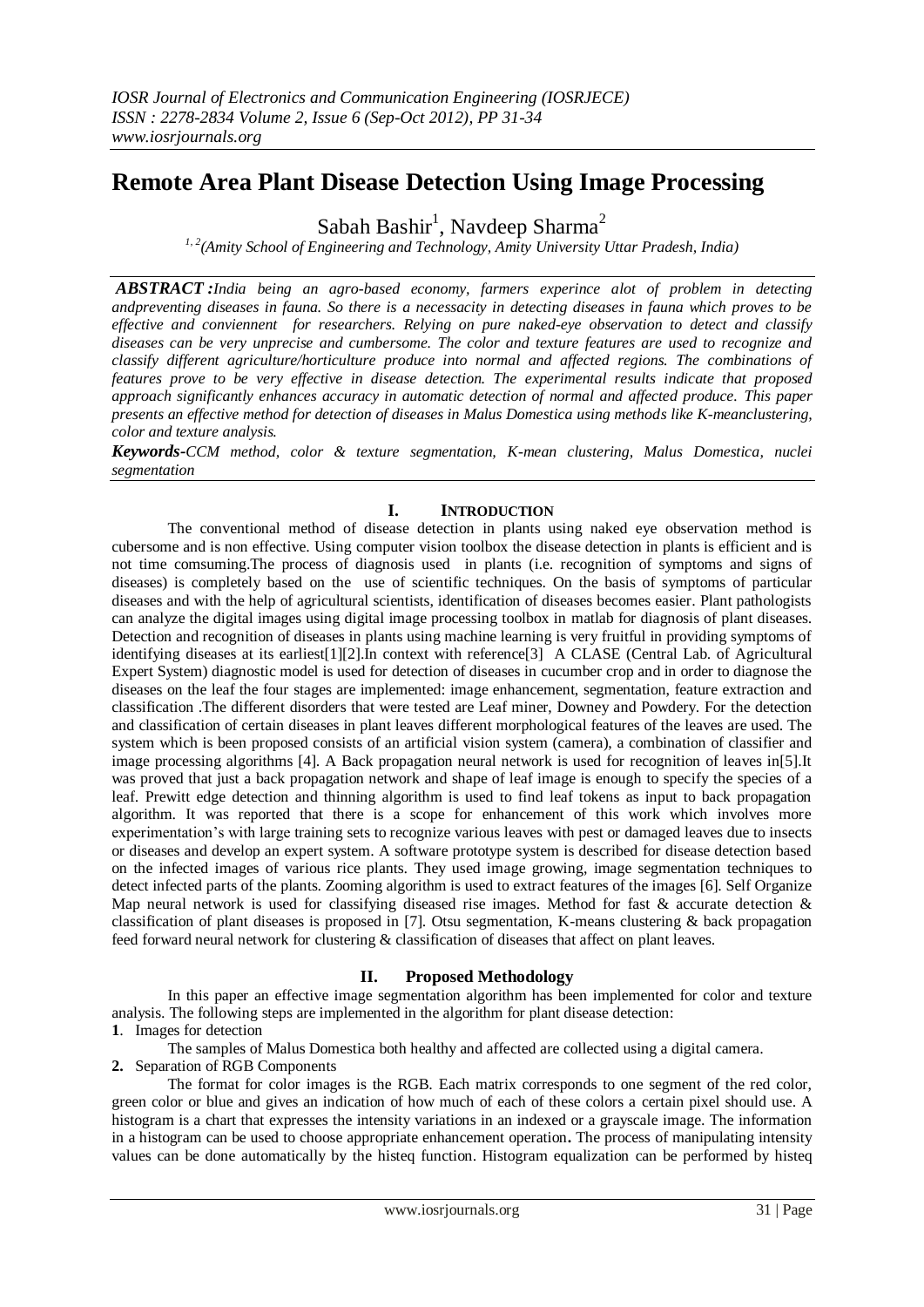function which involves transforming the intensity values so that the histogram of the output image approximately matches a specified histogram**.**

The process that subdivides an image into its constituent parts or objects is called as image segmentation. The segmentation which has been implemented in this paper is the color and texture based segmentation. On the basis of color and texture of the image, the presence of adequate symptoms required for detection of disease can be done.

Texture segmentation is the identification of desired markings or spots based on the texture configurations of an image. Texture analysis refers to the characterization of regions in an image by their texture content. Texture analysis attempts to quantify intuitive qualities described by terms such as rough, silky, or bumpy in the context of an image. The algorithm being used for texture analysis is co-occurrence matrix method. The image analysis technique selected for this study was the CCM method. The use of color image features in the visible light spectrum provides additional image characteristic features over the traditional grayscale representation. The CCM methodology established consists of three major mathematical processes. First, the RGB images of leaves are converted into Hue Saturation Intensity (HSI) color space representation. Once this process is completed, each pixel map is used to generate a color co-occurrence matrix, resulting in three CCM matrices, one for each of the H, S and I pixel maps. (HSI) space is also a popular color space because it is based on human color perception. Electromagnetic radiation in the range of wavelengths of about 400 to 700 nanometers is called visible light because the human visual system is sensitive to this range. Hue is generally related to the wavelength of a light and intensity shows the amplitude of a light. Lastly, saturation is a component that measures the "colorfulness" in HSI space. Color spaces can be transformed from one space to another easily [5].

Color segmentation of image is an important operation in image analysis and in many computer vision, image interpretation, and pattern recognition systems, with applications in scientific and industrial field(s) such as medicine, Remote Sensing, Microscopy, content based image and video retrieval, document analysis, industrial automation and quality control. The performance of color segmentation may significantly affect the quality of a system which understands image [5].

In texture analysis K-means Clustering Technique has been used. The K-means clustering algorithm tries to classify pixels based on a set of features into K number of classes. The classification has been done by minimizing the sum of squares of distances between the objects and the corresponding cluster or class centroid. However, in this work K-means clustering has been used to partition the leaf image into four clusters in which one or more clusters contain the disease in case when the leaf shows the symptoms that is has been infected by more than one disease.

- **3.** Image Analysis Image analysis is concerned with making quantitative measurements from an image to produce a description of it.
- **4.** Matching Threshold

During the thresholding process, individual pixels in an image are marked as "object" pixels if their value is greater than some threshold value (assuming an object to be brighter than the background) and as "background" pixels otherwise. This convention is known as threshold above. Variants include threshold below, which is opposite of threshold above; threshold inside, where a pixel is labeled "object" if its value is in between two thresholds; threshold outside, which is the opposite of threshold inside.

#### **III. RESULTS AND DISCUSSIONS**

In this paper fig-1(a) shows the original image which is followed by its rgb2gray equivalent in fig-1(b).The histogram of the original image is shown in fig-1(c) and fig-1(d) shows the histogram equalized image which is been done for contrast improvement. The texture, color analysis is given in fig-1(e) and fig-1(f) are obtained on Malus Domestica leaves after implementing the above algorithms.





 **Fig-1(a) Original Image Fig-1(b) Gray equivalent**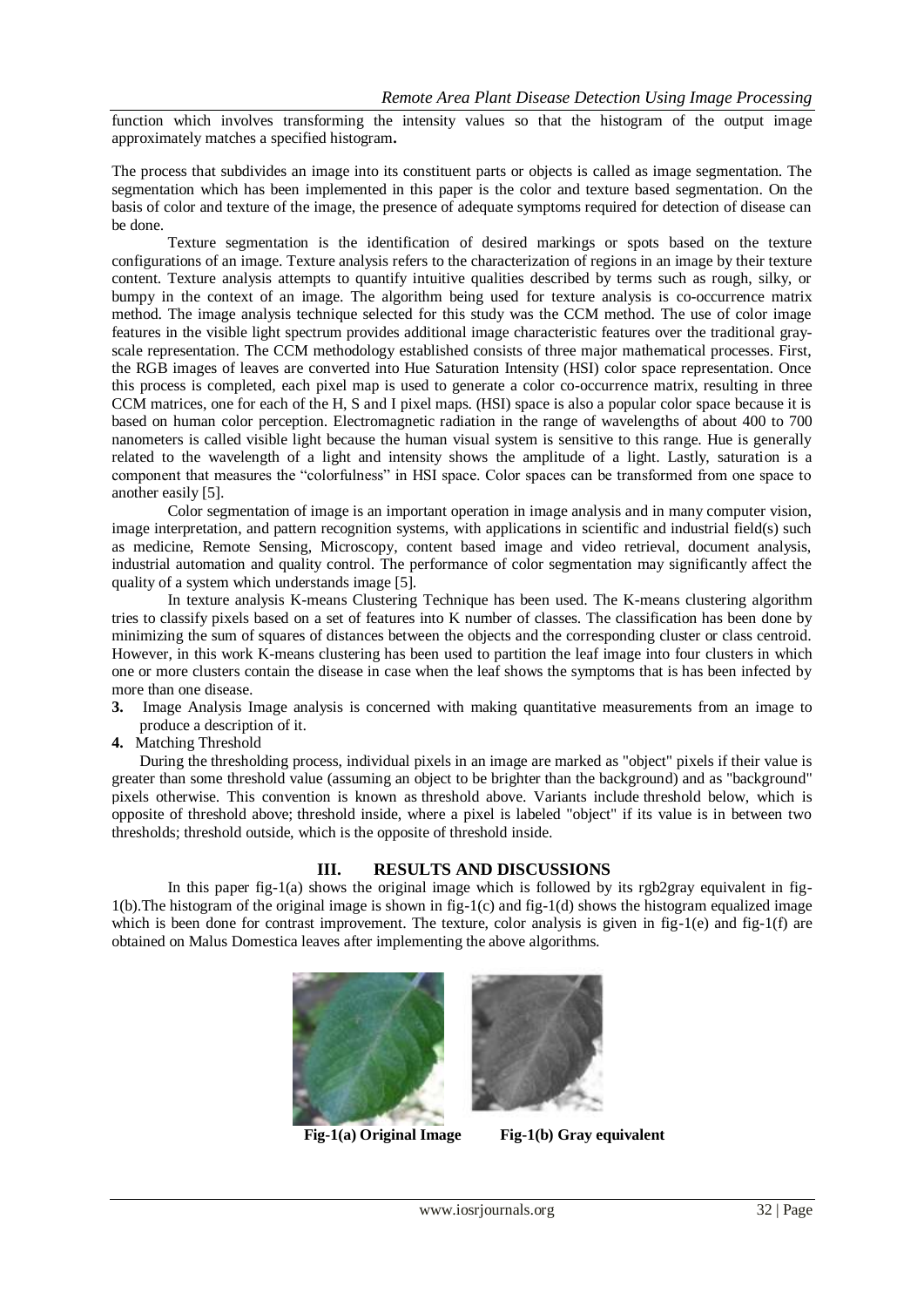





 **Fig-1(e) Texture Analysis Fig- 1(f) Color Analysis**

The above results show the effect after applying the algorithms in a normal leaf without any effect of disease. When a leaf is affected by any disease or it shows any symptoms then after the implementation of the CCM and K- means clustering algorithms the following results are obtained shown by figure 2(a)-(f). Fig-2(a) shows an affected leaf or a diseased leaf followed by the rgb2gray equivalent as shown in fig-2(b). The histogram of the affected leaf is shown in fig-2(c) and further the histogram equalization is done in fig-2(d). Color and texture analysis of the diseased leaf is shown in fig-2(e) and 2(f).





By comparing the texture and color analysis images with the previous ones, few spots on the images can be seen which can be used for the further detection of plant diseases.